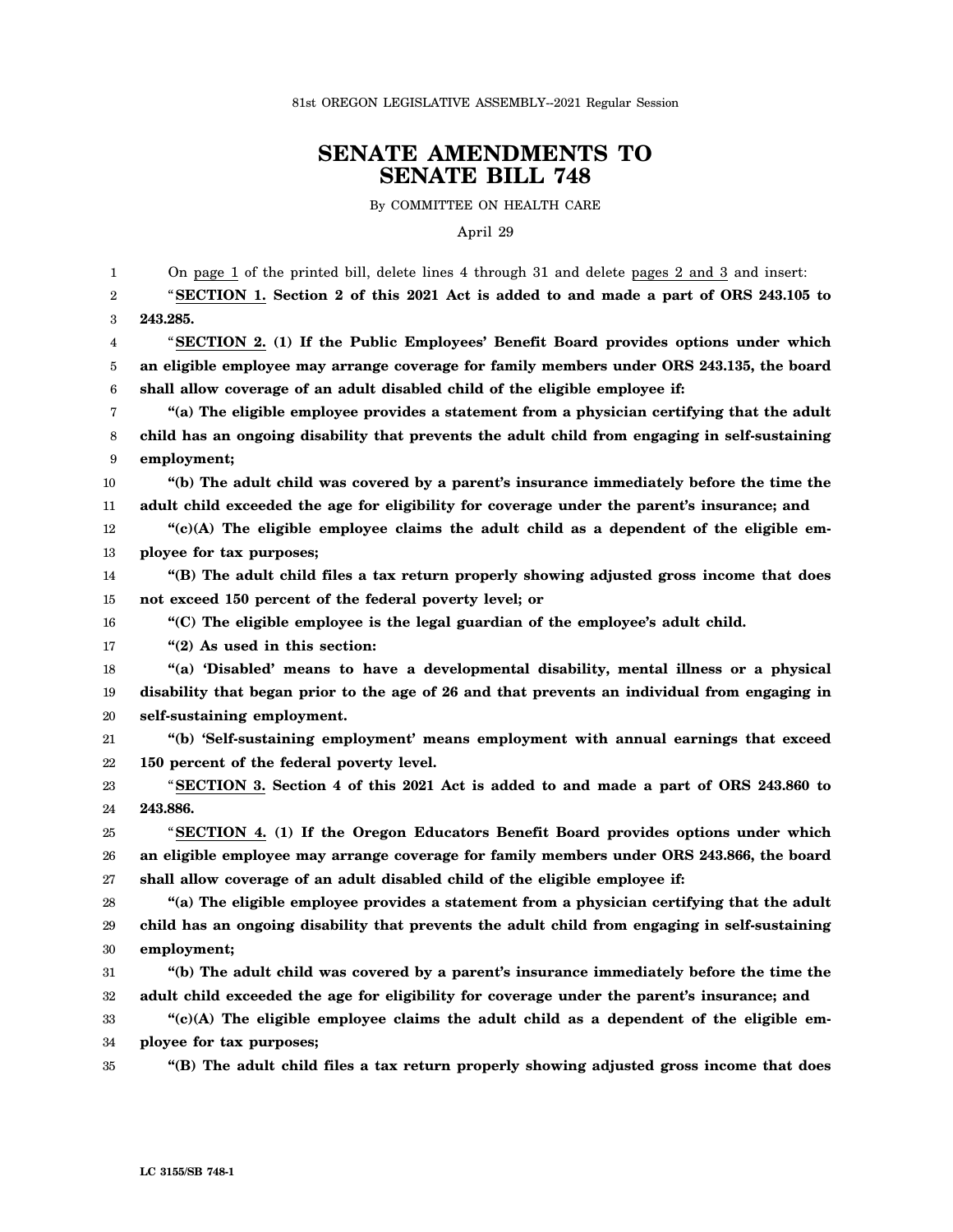- 1 **not exceed 150 percent of the federal poverty level; or**
- 2 **"(C) The eligible employee is the legal guardian of the employee's adult child.**
- 3 **"(2) As used in this section:**
- 4 5 6 **"(a) 'Disabled' means to have a developmental disability, mental illness or a physical disability that began prior to the age of 26 and that prevents an individual from engaging in self-sustaining employment.**
- 7 8 **"(b) 'Self-sustaining employment' means employment with annual earnings that exceed 150 percent of the federal poverty level.**
- 9

## "**SECTION 5.** ORS 743A.090 is amended to read:

10 11 12 "743A.090. (1)**(a)** All individual and group health benefit plans, as defined in ORS 743B.005, that include coverage for a family member of the insured shall also provide that the health insurance benefits applicable for children in the family shall be payable with respect to:

- 13 "[*(a)*] **(A)** A child of the insured from the moment of birth; and
- 14 "[*(b)*] **(B)** An adopted child effective upon placement for adoption.

15 16 17 18 "**(b) All individual and group health benefit plans, as defined in ORS 743B.005, that include coverage for a family member of the insured shall also provide that the health insurance benefits applicable for children in the family shall be payable with respect to a disabled child of the insured who is 26 years of age or older, if:**

- 19 20 **"(A) The insured provides a statement from a physician certifying that the child has an ongoing disability that prevents the child from engaging in self-sustaining employment;**
- 21 22 23 **"(B) The child was covered by a parent's insurance for at least two years immediately before the time the child exceeded the age for eligibility for coverage under the parent's insurance; and**

24 **"(C)(i) The insured claims the child as a dependent of the insured for tax purposes;**

- 25 26 **"(ii) The child files a tax return properly showing adjusted gross income that does not exceed 150 percent of the federal poverty level; or**
- 27

## **"(iii) The insured is the legal guardian of the insured's child.**

28 29 30 "(2) The coverage of natural and adopted children required by subsection (1) of this section shall consist of coverage of preventive health services and treatment of injury or sickness, including the necessary care and treatment of medically diagnosed congenital defects and birth abnormalities.

31 32 33 34 35 "(3) If payment of an additional premium is required to provide coverage for a child, the policy may require that notification of the birth of the child or of the placement for adoption of the child and payment of the premium be furnished to the insurer within 31 days after the date of birth or date of placement in order to effectuate the coverage required by this section and to have the coverage extended beyond the 31-day period.

36 37 38 39 "(4) In any case in which a policy provides coverage for dependent children of participants or beneficiaries, the policy shall provide benefits to dependent children placed with participants or beneficiaries for adoption under the same terms and conditions as apply to the natural, dependent children of the participants and beneficiaries, regardless of whether the adoption has become final.

40 "(5) As used in this section:

41 "(a) 'Child' means an individual who is**:**

42 **"(A)** Under 26 years of age**; or**

43 44 **"(B) Disabled and 26 years of age or older, for purposes of coverage under subsection (1)(b) of this section**.

45 "**(b) 'Disabled' means to have a developmental disability, mental illness or a physical**